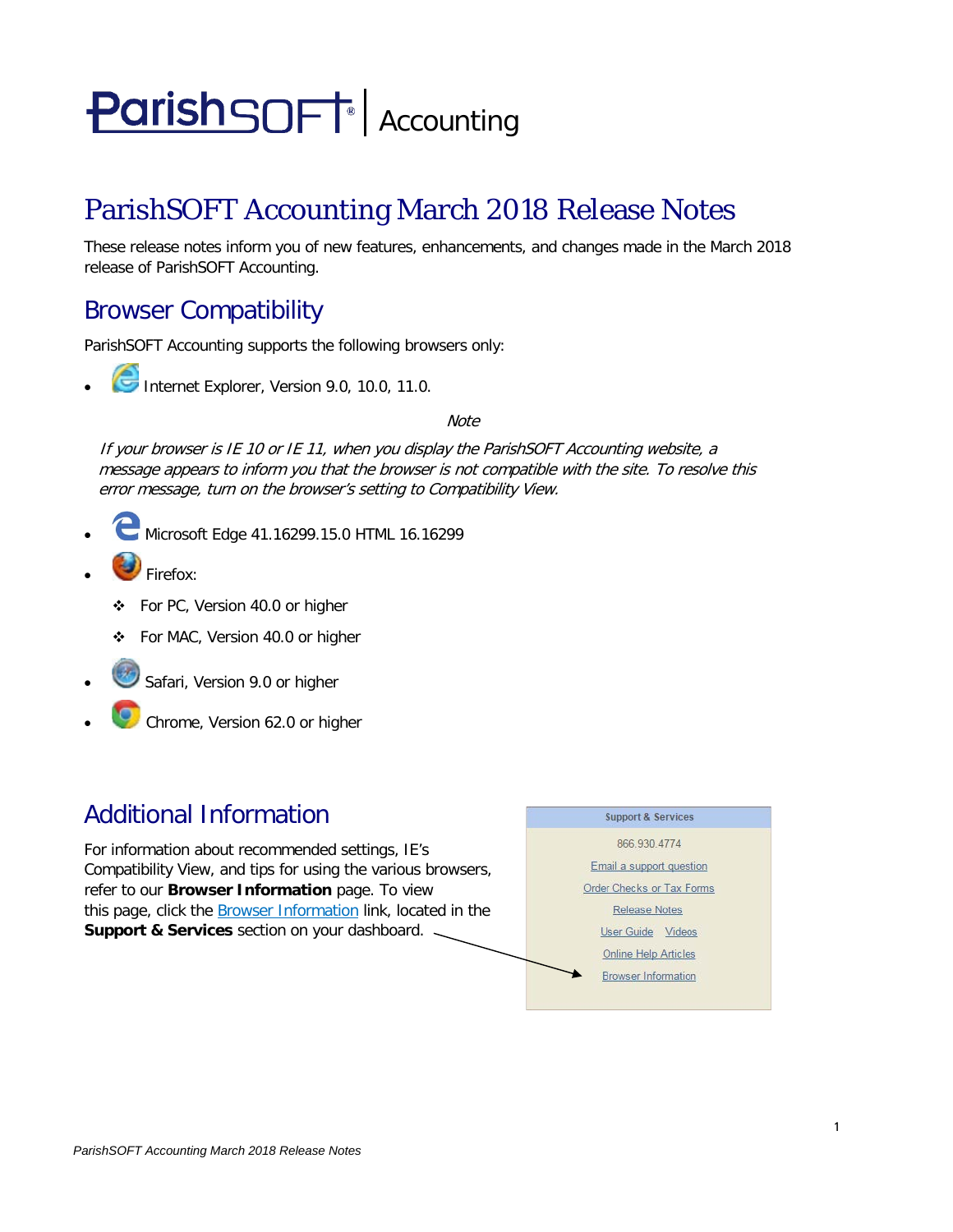# System-Wide Updates

#### ConnectNow Name and Logo Retired

We spent the past few months evaluating the ConnectNow name and logo and, as a result of our review, we decided to retire them.

To maintain consistency with our company name and heritage and to emphasize our mission to provide technology solutions that meet the unique challenges of Catholic parishes and dioceses, we made the logical choice to use the ParishSOFT name and logo. The ParishSOFT name and logo will appear on our Accounting website and, in the near future, on all company communication, promotional, marketing, and training materials.

# Updates and Enhancements by Module

| Ledger and Payables |  |
|---------------------|--|
|---------------------|--|



Accounts Accounts

#### Cursor Focus of the Alt-N Keyboard Shortcut Changed

Previously when adding a new account, pressing **Alt-N** on the keyboard moved the cursor to the **Quick Find** field. To help speed navigation through the **Account Information** form, we changed the cursor focus of the **Alt-N** shortcut to the **Description** field.



#### Performance Improvements Made to Bill Information Page

Users reported that the **Bill Information** page was sometimes slow to load. We made performance improvements to make the page load faster and to improve the overall speed of specific processes on the page.



#### Shortcut Number Field on the Check Stub Widened

We widened the **Shortcut Number** field on the check stub to enable it to accommodate long shortcut numbers.

#### Vendor's Name Now Appears in Bold Type on the Check Stub

The vendor's name on the check stub now appears in bold type to make it easier to see.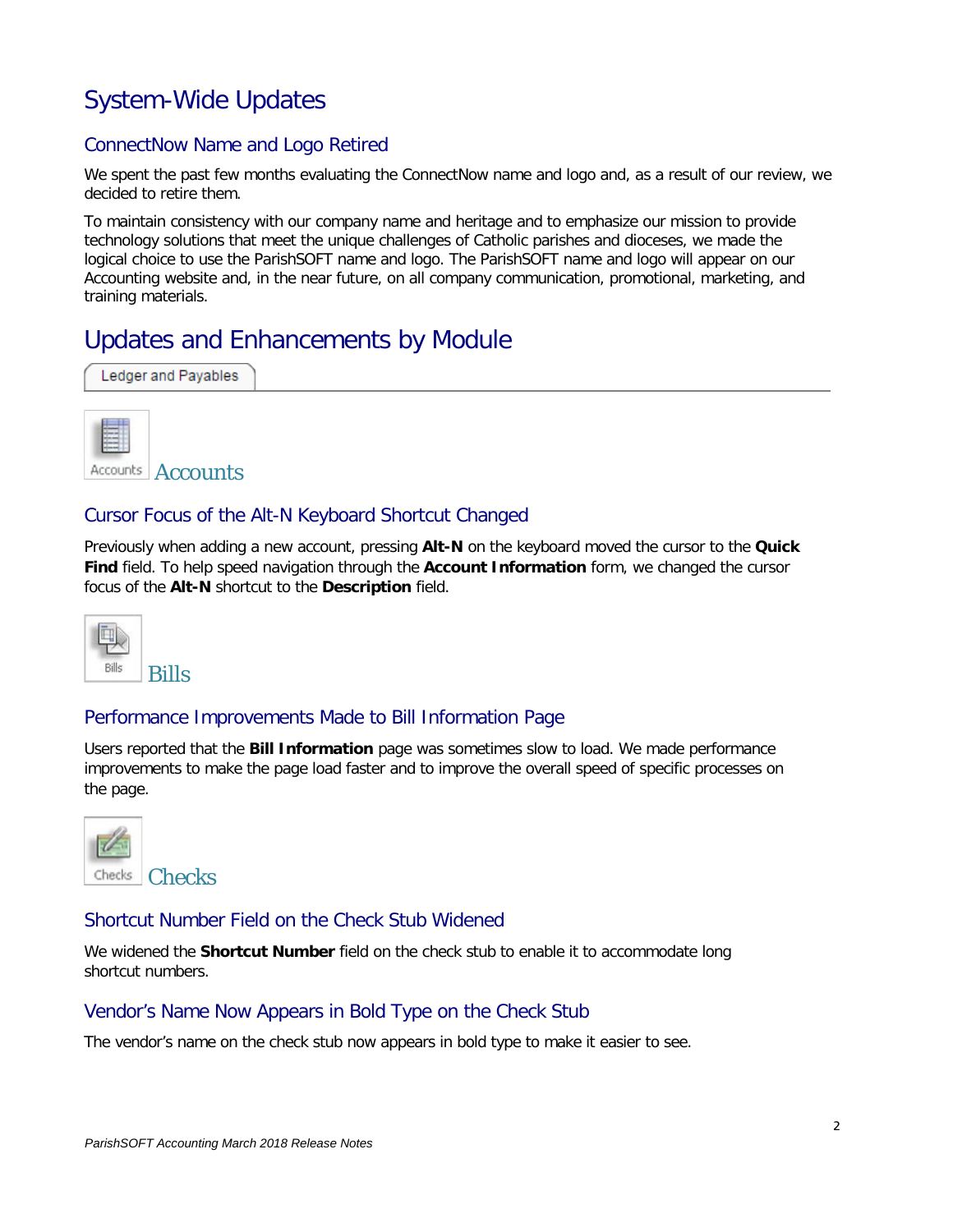

#### Vendor Import Utility Added

We added a vendor import utility that enables you to bring vendor records into your ParishSOFT Accounting system. You can use this utility to bulk-add new vendor records at once or to update individual vendor records in your database.



**If you include a large number of vendor records in the import file, the system may be very slow to open the Bill Information page. To obtain the best page load speed, limit the records in the import file to include only those vendors for which you need to enter transactions.**

A specially formatted vendor template file is provided along with import instructions. We recommend that you use the template to help ensure a successful import.

To access the import template and instructions:



2. Open the **Import Processes** group. Select the **IMPORT Vendors link:** 

| Church Manager                   | Ledger and Payables  | Payroll       | Fixed Assets    | Accounts Receivable    |                    | Ledger Report Writer |                                | Consolidation Manager |                |
|----------------------------------|----------------------|---------------|-----------------|------------------------|--------------------|----------------------|--------------------------------|-----------------------|----------------|
| E<br>Accounts                    | V<br>Checks          | 匬<br>Deposits | Journal Entries | <b>City</b><br>Vendors | 星座<br>Credit Cards | Memorized            | $\mathbb{R}$<br><b>Frocess</b> | Œ<br>Setup            | fh.<br>Reports |
|                                  |                      | Entry Screens |                 |                        |                    |                      | List Screens                   |                       |                |
| Reconciliations                  |                      |               |                 |                        |                    |                      |                                |                       |                |
| Budget Entry                     |                      |               |                 |                        |                    |                      |                                |                       |                |
| Contribution Transfer            |                      |               |                 |                        |                    |                      |                                |                       |                |
| V Import Processes               |                      |               |                 |                        |                    |                      |                                |                       |                |
| Import Budget                    |                      |               |                 |                        |                    |                      |                                |                       |                |
| <b>Import Payroll</b>            |                      |               |                 |                        |                    |                      |                                |                       |                |
| Import Deposit<br>lo.            |                      |               |                 |                        |                    |                      |                                |                       |                |
| <b>GS</b>                        | Import Journal Entry |               |                 |                        |                    |                      |                                |                       |                |
| $\overline{c}$<br>Import Vendors |                      |               |                 |                        |                    |                      |                                |                       |                |
|                                  |                      |               |                 |                        |                    |                      |                                |                       |                |

- 3. On the **Import Vendors** page, do the following:
	- Select the link to view import instructions.
	- Select the link to download the import template.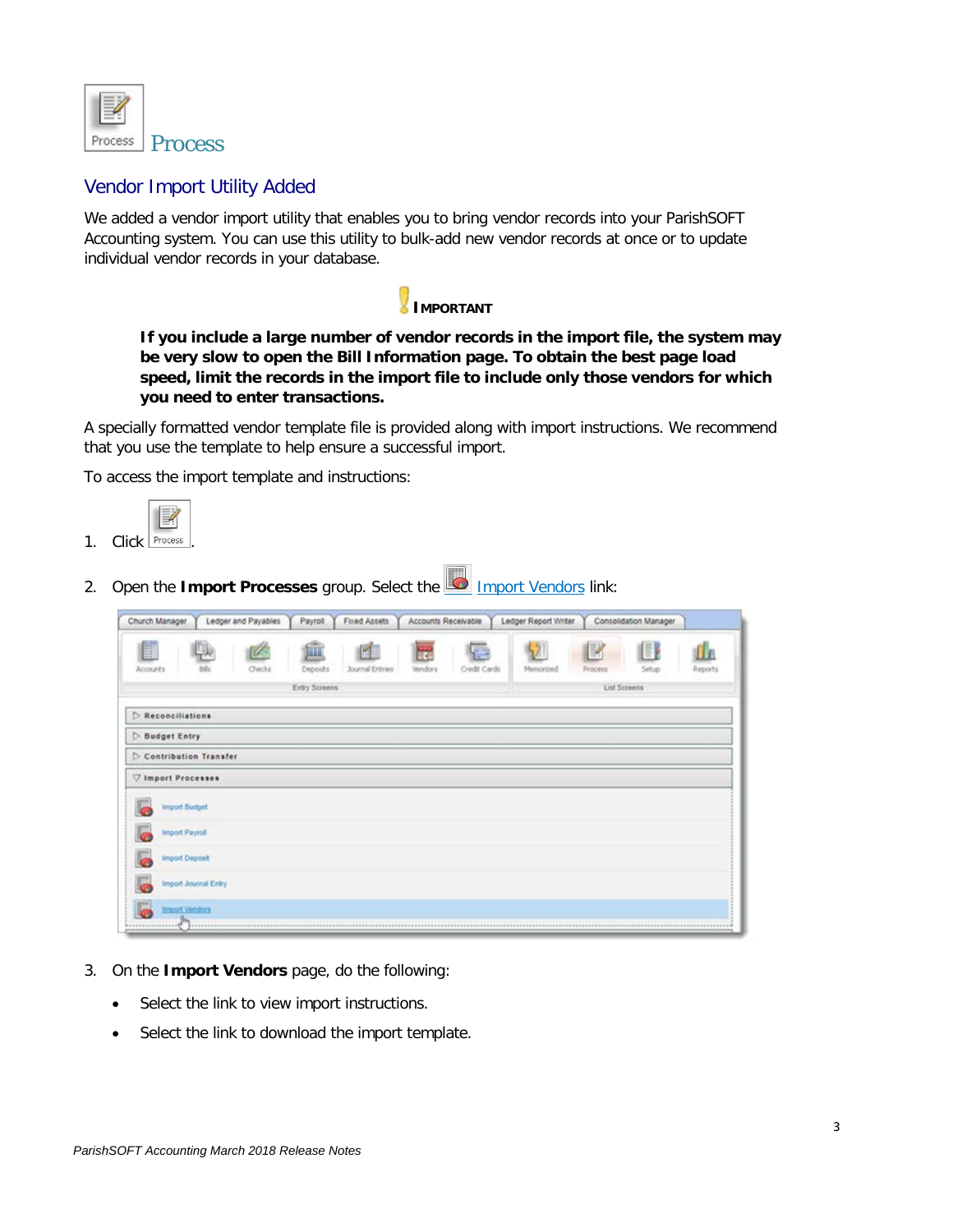#### Process Menu Items Now Organized into Labeled Groups

We determined that the **Process** menu had grown too long, which sometimes made it difficult for users to find the process they were looking for. To improve findability, we organized related processes into six main groups, as shown in the following illustration:

| E<br><b>THE REAL</b><br>闽<br>ç.<br><b>Fre</b><br>KI<br>$\frac{1}{2}$<br>Checks<br>Credit Cards<br>Journal Entries<br>Vendors<br>Deposits.<br>Accounts<br>Bills | $\frac{1}{2}$<br>$\mathbb R$<br>E<br>fh.<br>Reports<br>Memorized<br>Process<br>Setup<br>List Screens |
|----------------------------------------------------------------------------------------------------------------------------------------------------------------|------------------------------------------------------------------------------------------------------|
| Entry Screens<br>$\triangleright$ Reconciliations                                                                                                              |                                                                                                      |
| ▽ Budget Entry                                                                                                                                                 |                                                                                                      |
| Current Year Budget                                                                                                                                            |                                                                                                      |
| Next Year Budget<br>G                                                                                                                                          |                                                                                                      |
| Next Year +1 Budget<br>lа                                                                                                                                      |                                                                                                      |
| Contribution Transfer                                                                                                                                          |                                                                                                      |
| Import Processes                                                                                                                                               |                                                                                                      |
| <b>D</b> End of Period Processing                                                                                                                              |                                                                                                      |
| Other Processes                                                                                                                                                |                                                                                                      |

To find a process, click the group heading. As shown in the previous illustration, clicking **Budget Entry** opens the group to show the specific processes within the group.

#### Vendor Inactivation Process Added

For organizations with a large number of inactive vendors, we added a bulk inactivation process that enables users to flag vendors that have not been used in a transaction since a given date as inactive. Note that this process does not remove inactive vendors from your database. It simply removes those vendors from your active vendor lists and filters. The inactivation process declutters those lists, which can greatly improve the speed of the vendor search and select process.

**Note** 

You can re-activate an inactive vendor. Consult the Ledger and Payables User Guide for instructions.

To inactivate multiple vendor records:



1. Click Process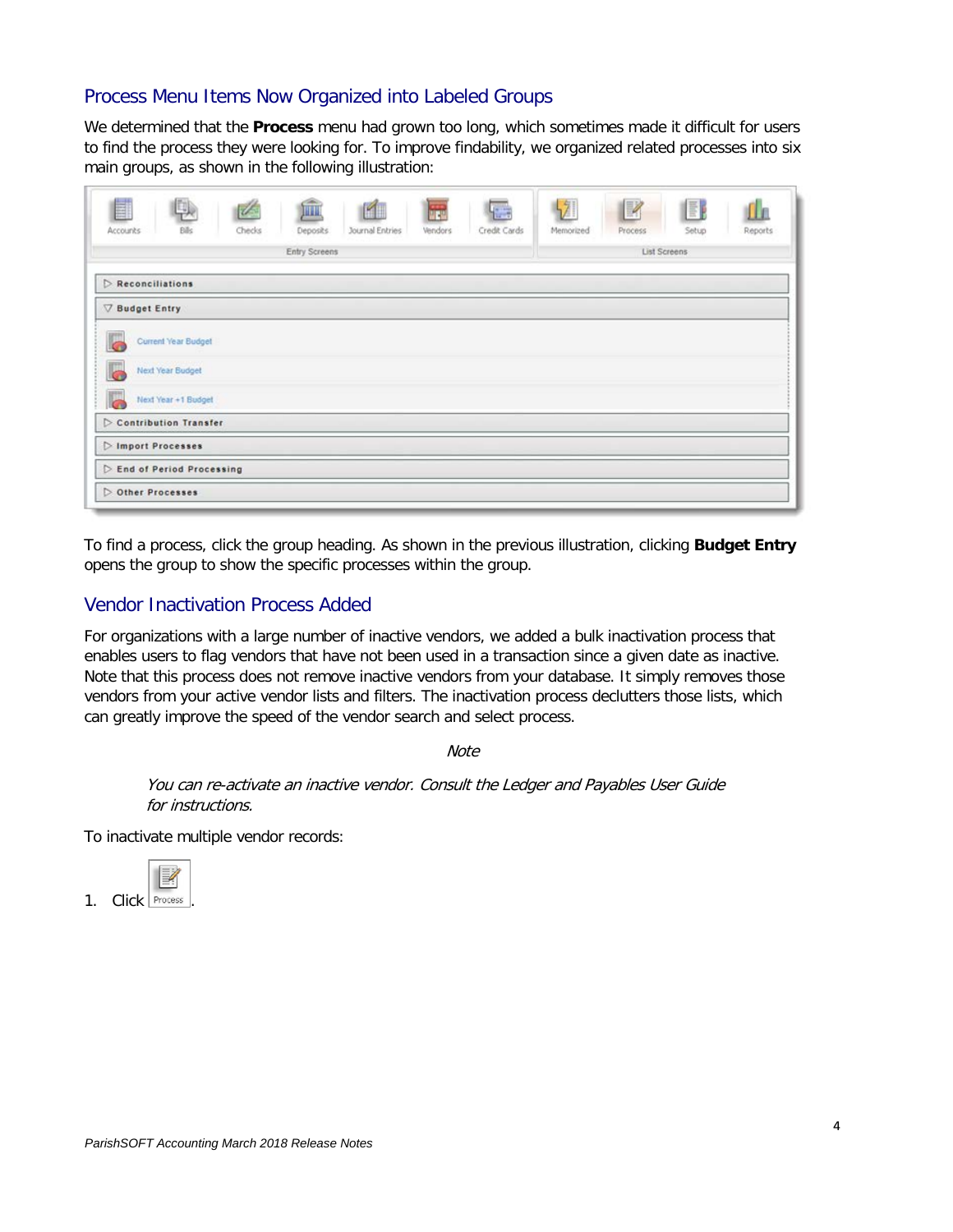2. Open the **Other Processes** group. Select the Inactivate Vendors link, as shown below:

|            | $\triangleright$ Reconciliations  |
|------------|-----------------------------------|
|            | Budget Entry                      |
|            | Contribution Transfer             |
|            | Import Processes                  |
|            | <b>D</b> End of Period Processing |
|            | ▽ Other Processes                 |
| <b>GR</b>  | <b>Beginning Balance</b>          |
|            | Positive Pay Export               |
|            | Lock/Unlock Budget                |
|            | <b>Change Check Numbers</b>       |
| l Ga       | <b>Spoiled Checks</b>             |
| <b>Com</b> | Merge Vendors                     |
|            | Inactivate Vendors                |
|            |                                   |

- 3. Click inside the **Date Last Used** field and select the date of the last transaction from the calendar.
- 4. Click Inactivate Vendors List

The system generates an **Inactive Vendor List** report. This report shows the names of vendors with no transactions since the date you specified.

5. Review the list. Then, do one of the following:

Important

If you determine that several vendors in the list should not be inactivated, proceed with the inactivation of those vendors. You can then re-activate them individually. Consult the Ledger and Payables User Guide for instructions on how to re-activate an inactive vendor.

If the list is acceptable, click  $Submit$ 

The system inactivates all vendors in the list. These vendors no longer appear in vendor selection lists and filters.

• If the list is not acceptable, repeat Steps 3 – 5 until you have an acceptable list.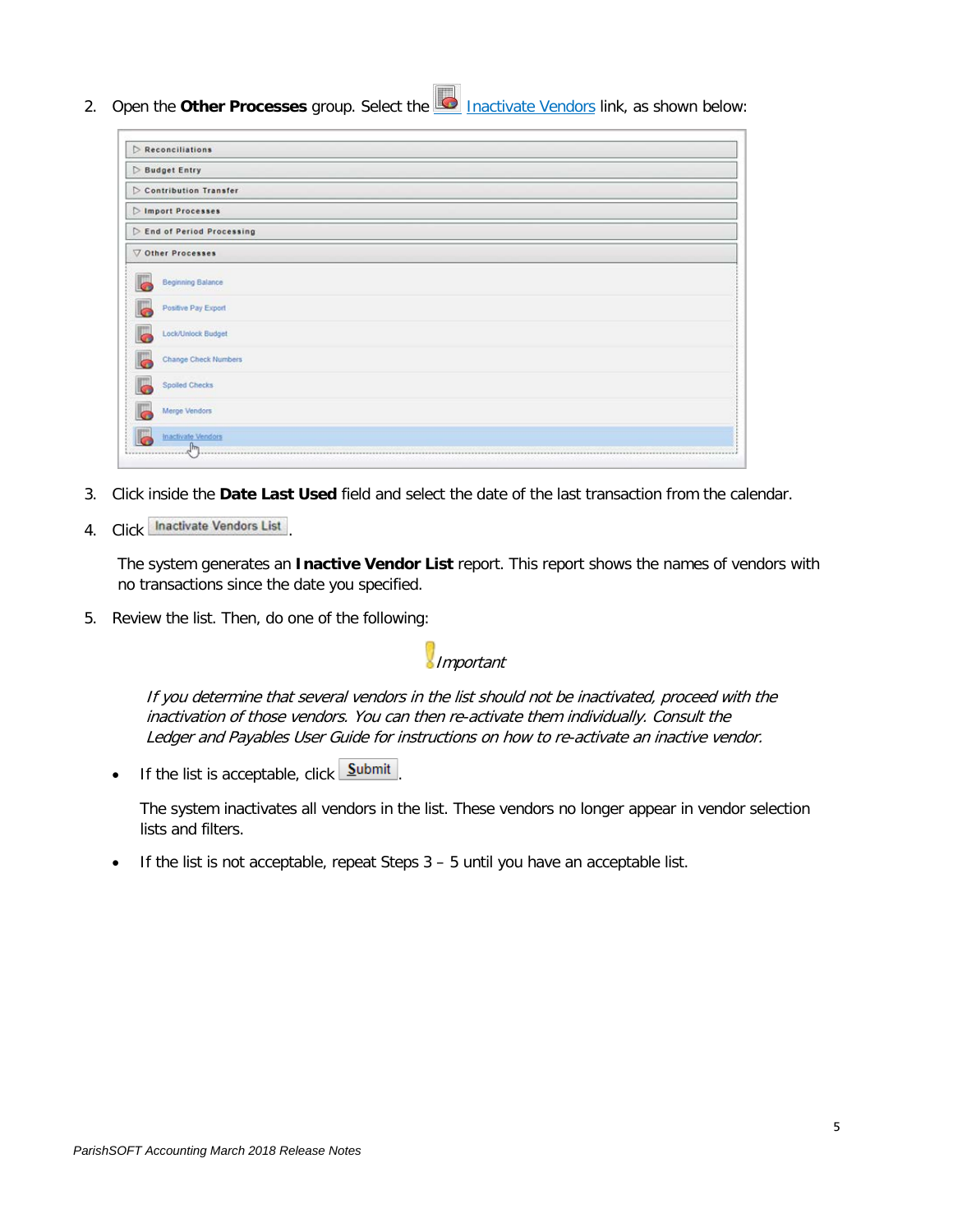#### Contribution Transfer Process Added

As shown in the following illustration, we added a new process to the **Contribution Transfer** group that enables you to import contributions from SimpleChurchCRM into ParishSOFT Accounting as deposit transactions.

| $\triangleright$ Reconciliations                            |
|-------------------------------------------------------------|
| $\triangleright$ Budget Entry                               |
| ▽ Contribution Transfer                                     |
| Transfer From ParishSOFT Offering or Logos II Contributions |
| Transfer From CMS Contribution                              |
| Transfer From SimpleChurchCRM                               |
| Import Processes                                            |
| End of Period Processing                                    |
| Other Processes                                             |
|                                                             |

If you need instructions for exporting contribution files from SimpleChurchCRM, contact SimpleChurchCRM Support staff.

Be aware that the first time you import a contribution file from SimpleChurchCRM into ParishSOFT Accounting, you will need to map charts of accounts so that the account numbers in the two systems match exactly. Mapping is not required for subsequent imports unless you add a new account to the import file. In such instances, a pop-up window is displayed that steps you through the mapping process. You can find instructions for the contribution transfer process from SimpleChurchCRM in the Ledger and Payables User Guide.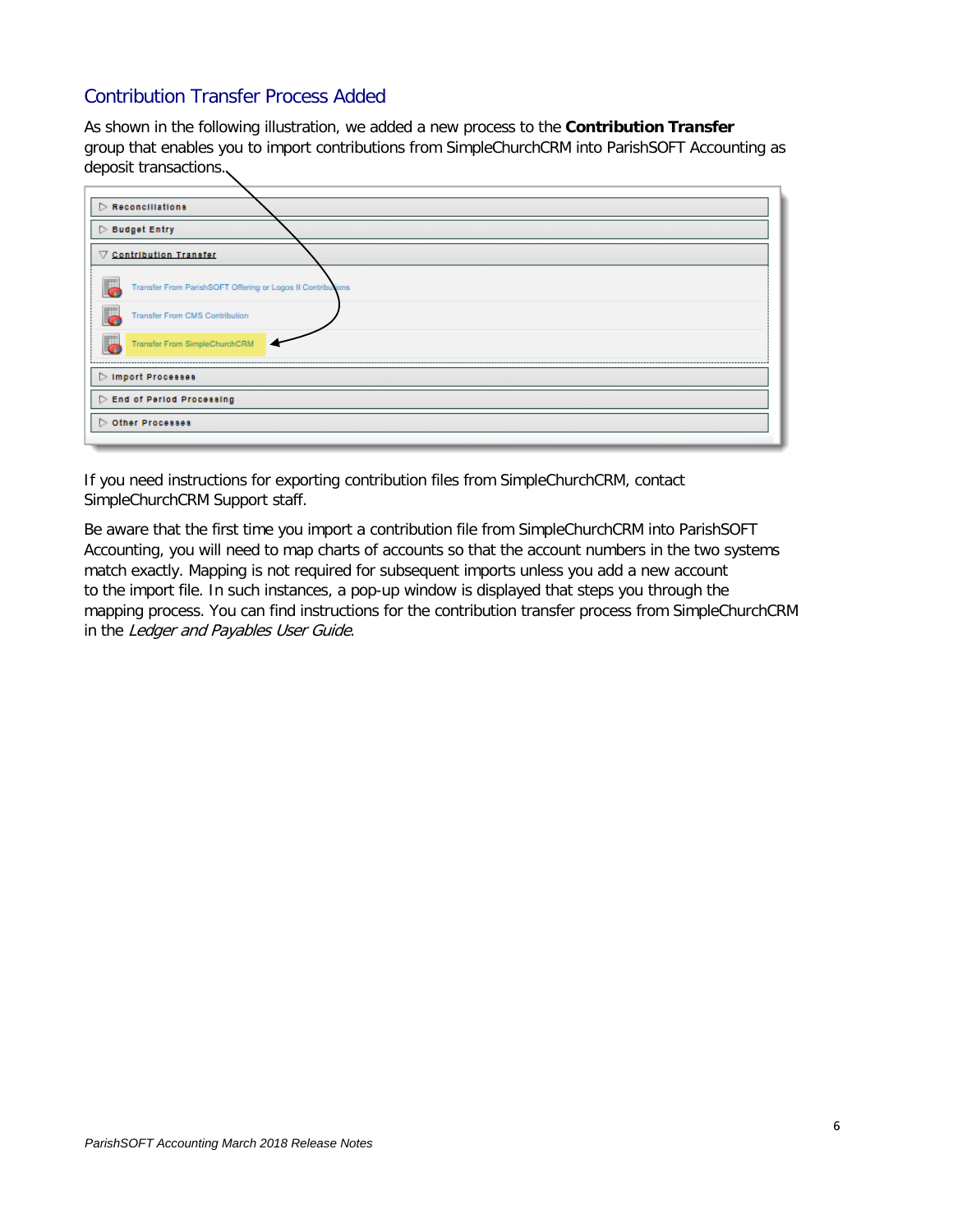

## Option Added to Print Project Name on Check Register Detail Report

As shown in the following illustration, we added the **Print Project Name** option to the report configuration for the Check Register report. Select this option to print the name of the project on the report. Note that the **Detail** option (in the **Report Format** section) must also be selected for the project name to print on the report.

| C Last Month C Last Quarter C Fiscal Year to Date<br>This Month This Quarter C Last Fiscal Year<br><b>Next</b><br><sup>O</sup> Next<br>Month:<br>Quarter | C Last Fiscal Year to Date | Next Fiscal Year<br>Custom Date Range Specified | Start Date:<br>5/9/2017 12:00:00 AM | End Date: 5/9/2017 12:00:00 AM |
|----------------------------------------------------------------------------------------------------------------------------------------------------------|----------------------------|-------------------------------------------------|-------------------------------------|--------------------------------|
| - ** Check Number Range<br>Check Numbers                                                                                                                 |                            | Start Value                                     | End Value:                          |                                |
| 1202.00P US Bank: A-1-30-1202-00                                                                                                                         |                            |                                                 |                                     |                                |
| 1103.00P Cash, Checking Acd-Restricted: A-1-15-1103-00<br>** Report Format -<br><sup>O</sup> Detail<br>Summary                                           |                            |                                                 |                                     |                                |
| " Report Options -<br>Show Only Void Checks Print Project Name                                                                                           |                            |                                                 |                                     |                                |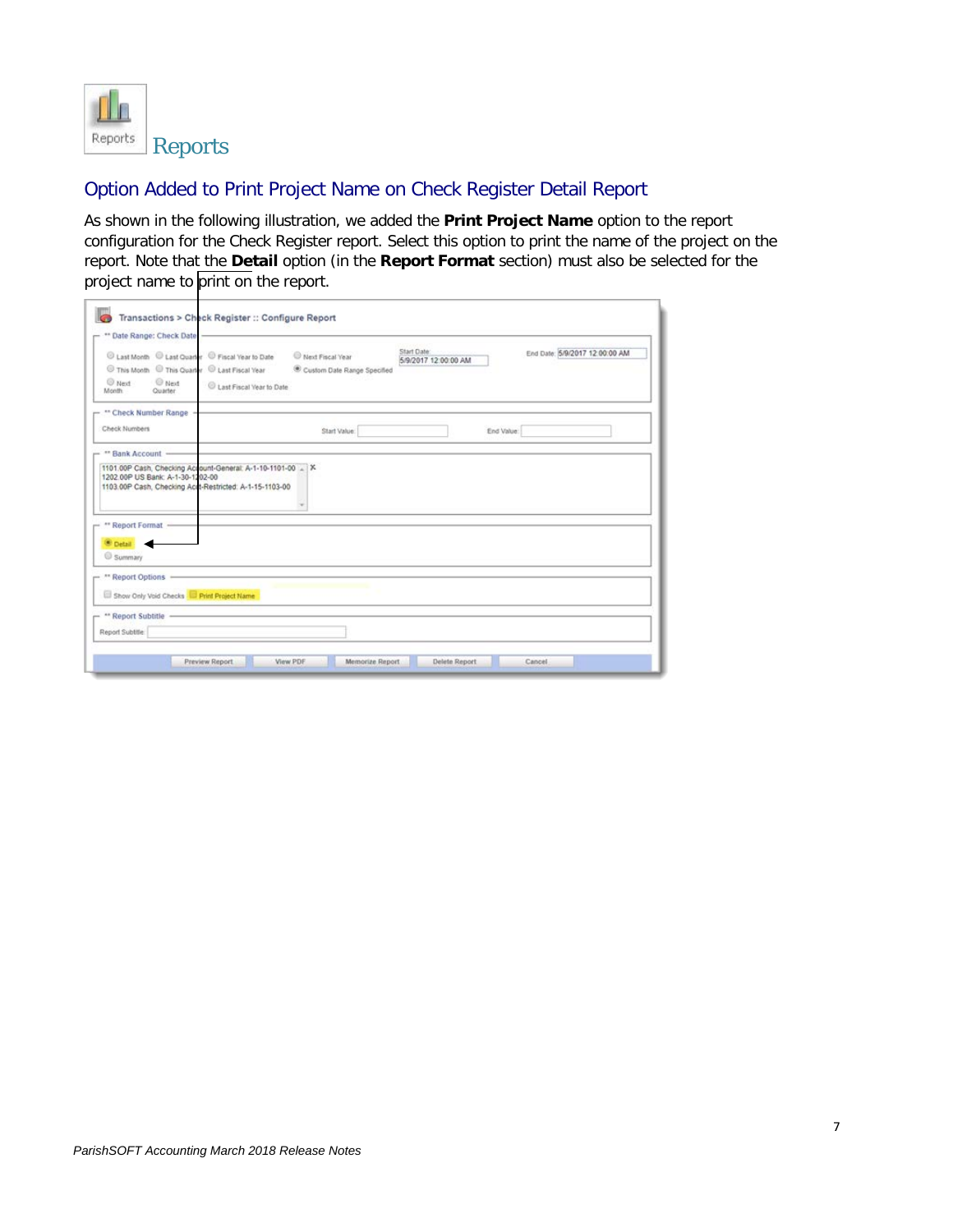

## Duplicate Detection Feature for Social Security Numbers Added

To prevent unintended entry of duplicate social security numbers, the system now verifies that any number entered into the **Social Security Nbr** field in the employee record does not already exist in the database. A duplicate entry causes the system to issue a warning message to the user requesting that the number be changed. The system does not save duplicate social security numbers. This update was made to ensure that—per IRS requirements—only one W-2 is printed for each employee.



#### 941 Form Updated to 2018 Version

We updated the 941 – Employer's Quarterly Federal Tax Return and the Schedule B (Form 941) to the 2018 version.

**Fixed Assets** 



#### Asset ID Field Added

As shown in the following illustration, we added an **Asset ID** field to **Fixed Asset Information** page.

|                           |                                         |          | <b>Fixed Asset Information</b> |     |
|---------------------------|-----------------------------------------|----------|--------------------------------|-----|
| General<br><b>Repairs</b> | <b>Notes</b>                            | Warranty | Insurance                      | Com |
| Asset Name:               |                                         |          |                                |     |
| Description:              |                                         |          |                                |     |
| Asset ID:                 |                                         |          |                                |     |
|                           | Asset Category: Select a Asset Category |          |                                |     |
|                           | Assigned To: Select Assigned To         |          |                                |     |
|                           | Entity: Select an Entity                |          |                                |     |

The asset ID is a unique identification code that represents the asset and identifies it throughout your accounting system. For ease of tracking, reporting, and data selection, we recommend that you assign each asset in your inventory an ID number.

To ensure that an asset is properly tracked, make sure that the ID number you assign is unique. The **Asset ID** field allows a maximum of 20 alphanumeric characters.